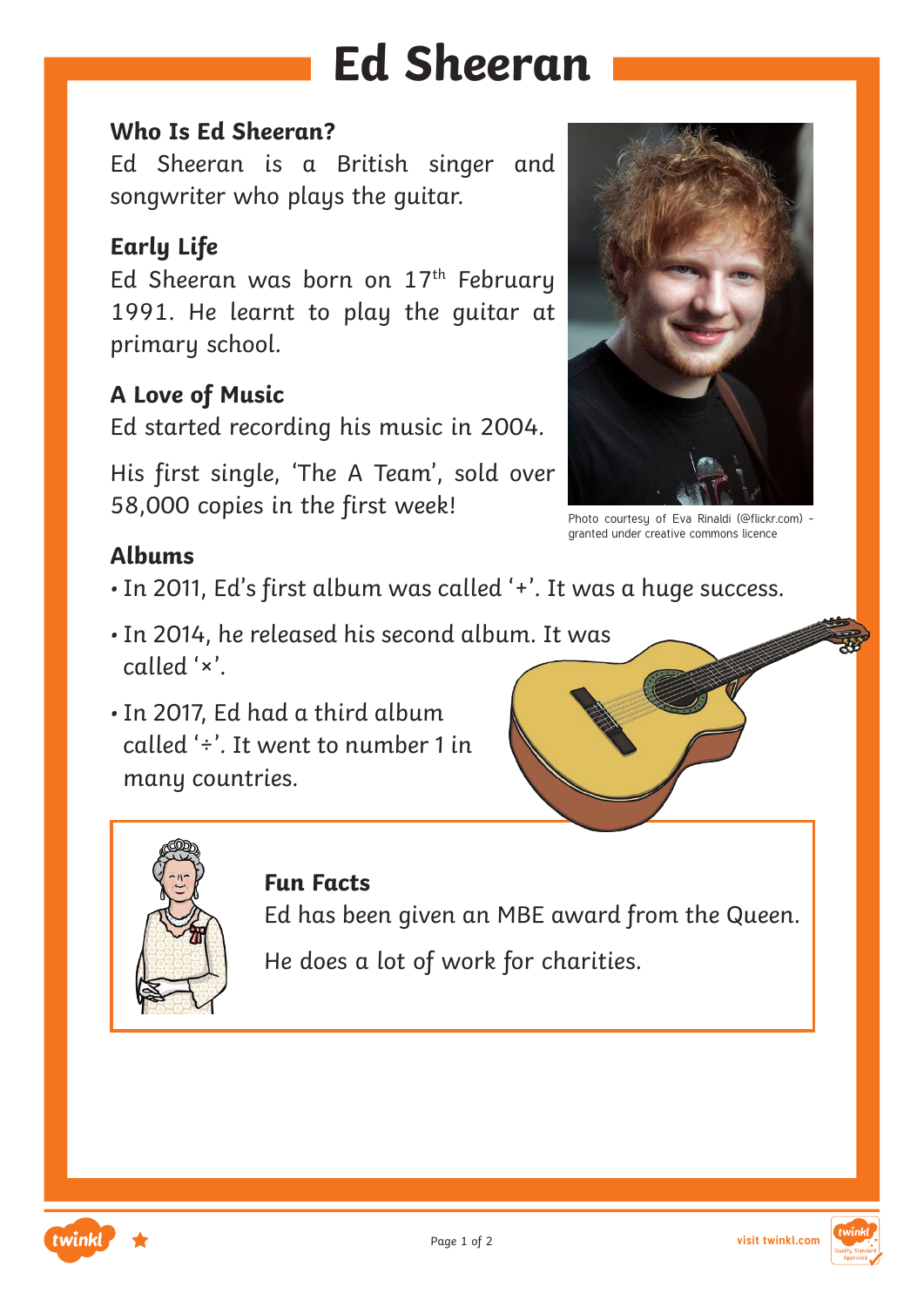# **Questions**

1. What musical instrument does Ed Sheeran play? Tick one.

flute

drums

guitar

2. What month was Ed born in? Tick one.

June

| February |
|----------|
|----------|

**January** 

3. What was the name of his first single? Tick one.

The A Team



The Last Team

The B Team

4. What was the name of Ed's first album? Tick one.



5. What did the Queen give Ed? Tick one.

|  | a hug |
|--|-------|
|  |       |

a crown

an MBE

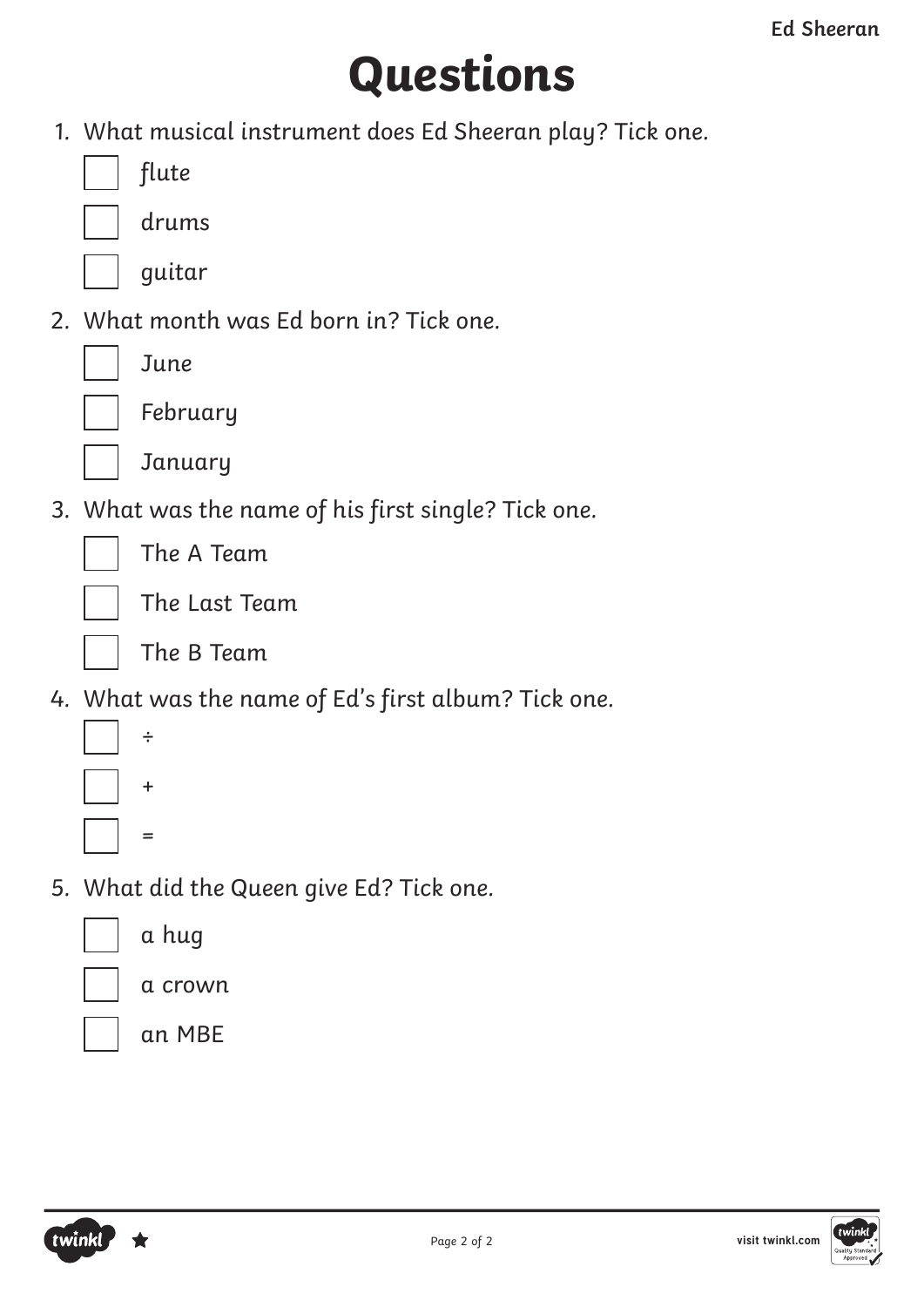## **Answers**

1. What musical instrument does Ed Sheeran play? Tick one.

| flute |
|-------|
|-------|

drums



**guitar**

2. What month was Ed born in? Tick one.

June



**February**



**January** 

3. What was the name of his first single? Tick one.

### **The A Team**



The Last Team

The B Team

4. What was the name of Ed's first album? Tick one.



5. What did the Queen give Ed? Tick one.



a hug



a crown



**an MBE**



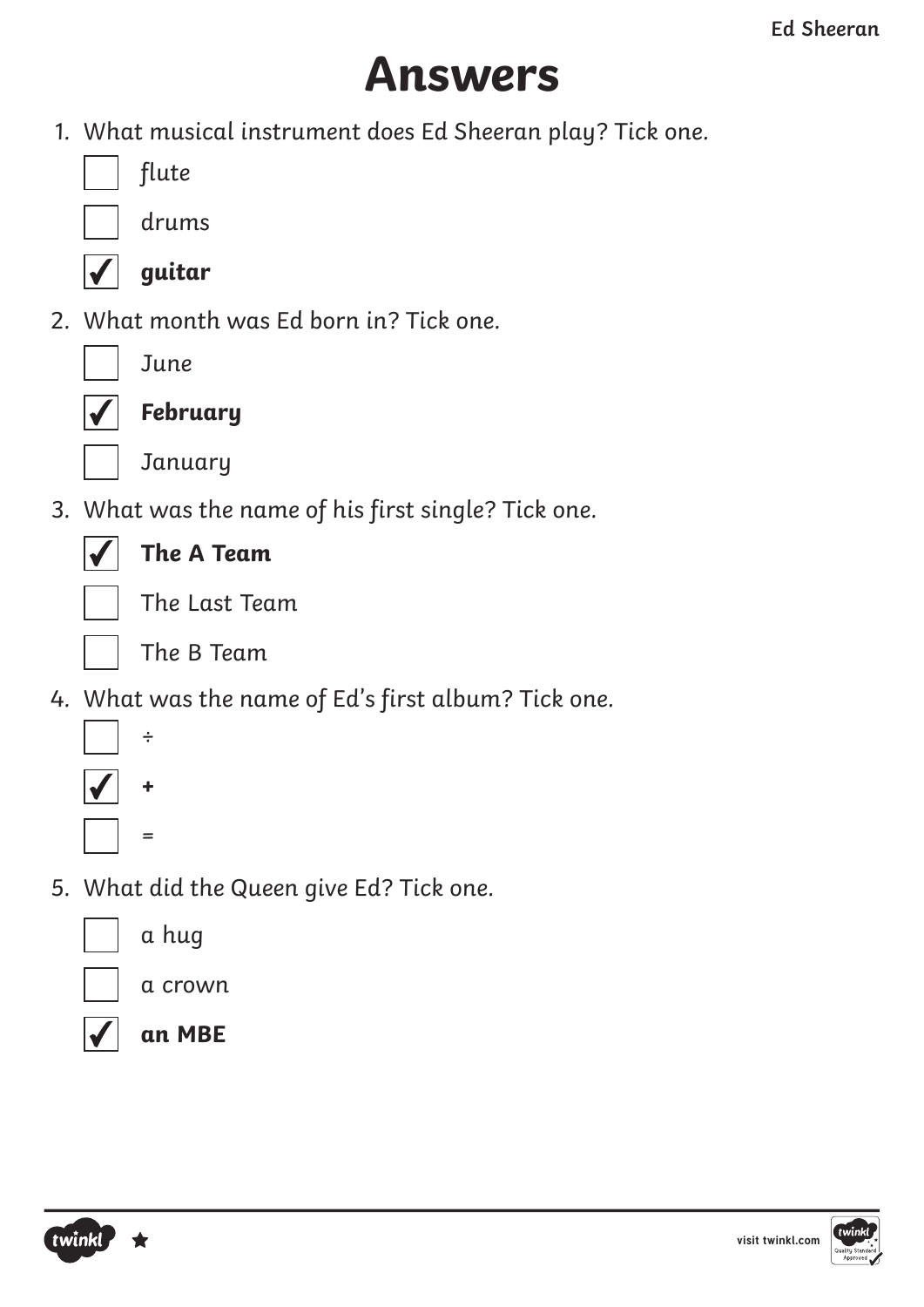# **Ed Sheeran**

#### **Who Is Ed Sheeran?**

Ed Sheeran is one of the world's most successful pop artists. He is a British singer and songwriter who plays the guitar.

### **Early Life**

Ed Sheeran was born on 17th February 1991. He learnt to play the guitar at primary school. At high school, he began to write his own songs.

### **A Love of Music**

Ed started recording his music in 2004 and flickr.com) - granted under creative moved to London in 2008.



Photo courtesy of Eva Rinaldi (@ commons licence

In 2011, Ed was signed to a record company called Asylum Records. This meant the company would now record his music and sell his albums. His first single, 'The A Team', sold over 58,000 copies in the first week!

His first album called '+' was a huge success and he won two Brit Awards for it in 2012.



### **Great Success**

| <b>March 2013</b> | Ed toured with singer songwriter Taylor Swift.                                                                                |
|-------------------|-------------------------------------------------------------------------------------------------------------------------------|
| <b>June 2014</b>  | Ed had his first number 1 hit in the UK with<br>'Sing'. His second album, 'x', went to number<br>1 in both the UK and the US. |
| <b>March 2017</b> | Ed had a third album called $\div$ and that went<br>straight to number 1 in many countries.                                   |
| <b>June 2017</b>  | The Queen awarded Ed an MBE.                                                                                                  |

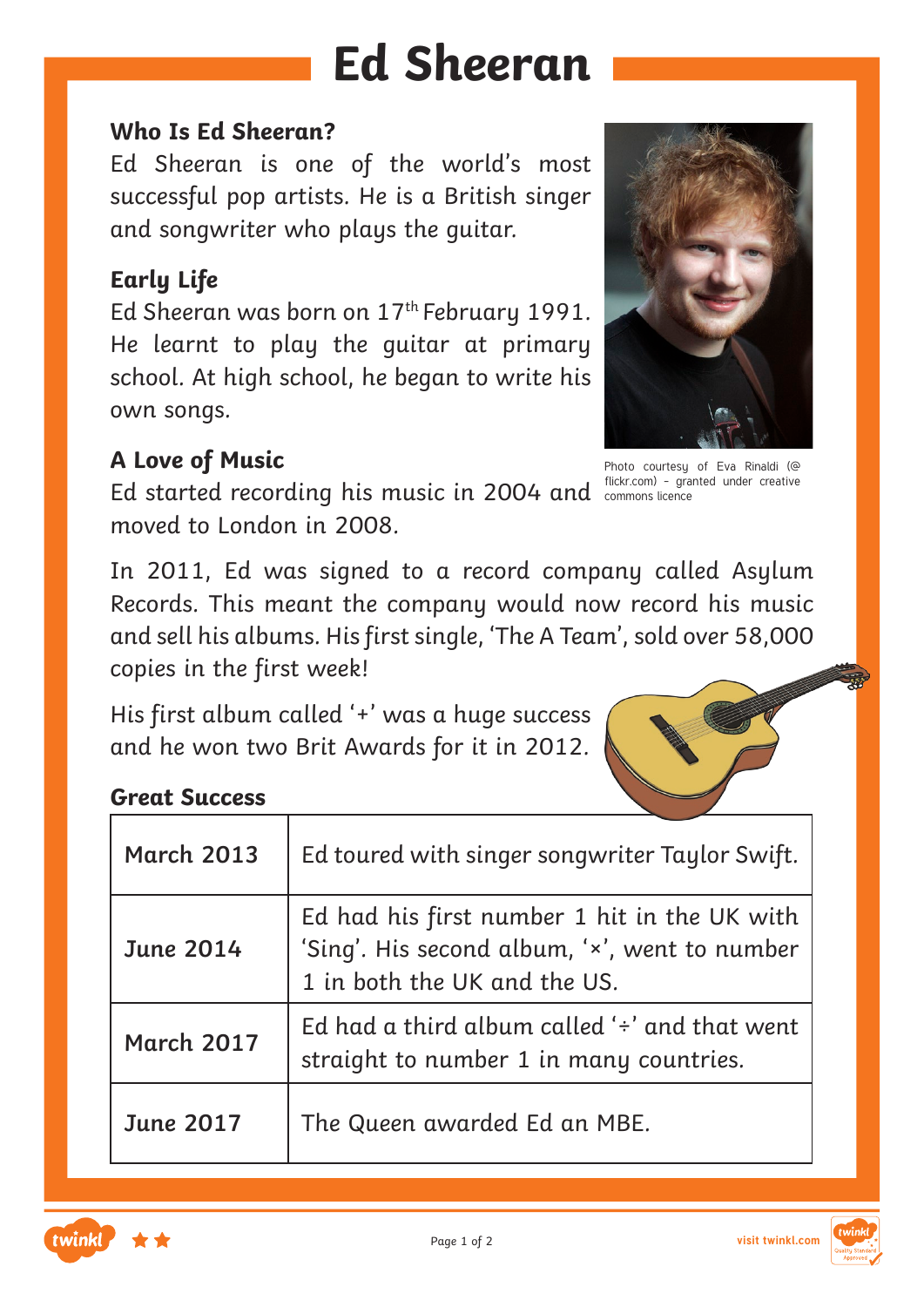# **Questions**

1. What does Ed Sheeran do? Tick two.



play the guitar



write stories

write songs

2. What month was Ed born in? Tick one.



17th February 1999 17<sup>th</sup> February 1991



25th December 2000

3. Match up the sentences.

| In 2008, | Ed won two Brit Awards.                                |  |
|----------|--------------------------------------------------------|--|
| In 2011, | Ed moved to London.                                    |  |
| In 2012, | signed with a record company<br>called Asylum Records. |  |

4. Ed toured in the United States with which other singer songwriter? Tick one.



twinkl

Taylor Dean

Taylor Swift

Tania Swift

5. Fill in the missing word: In June 2017, the **contract and September 2017**, the awarded Ed an MBE.

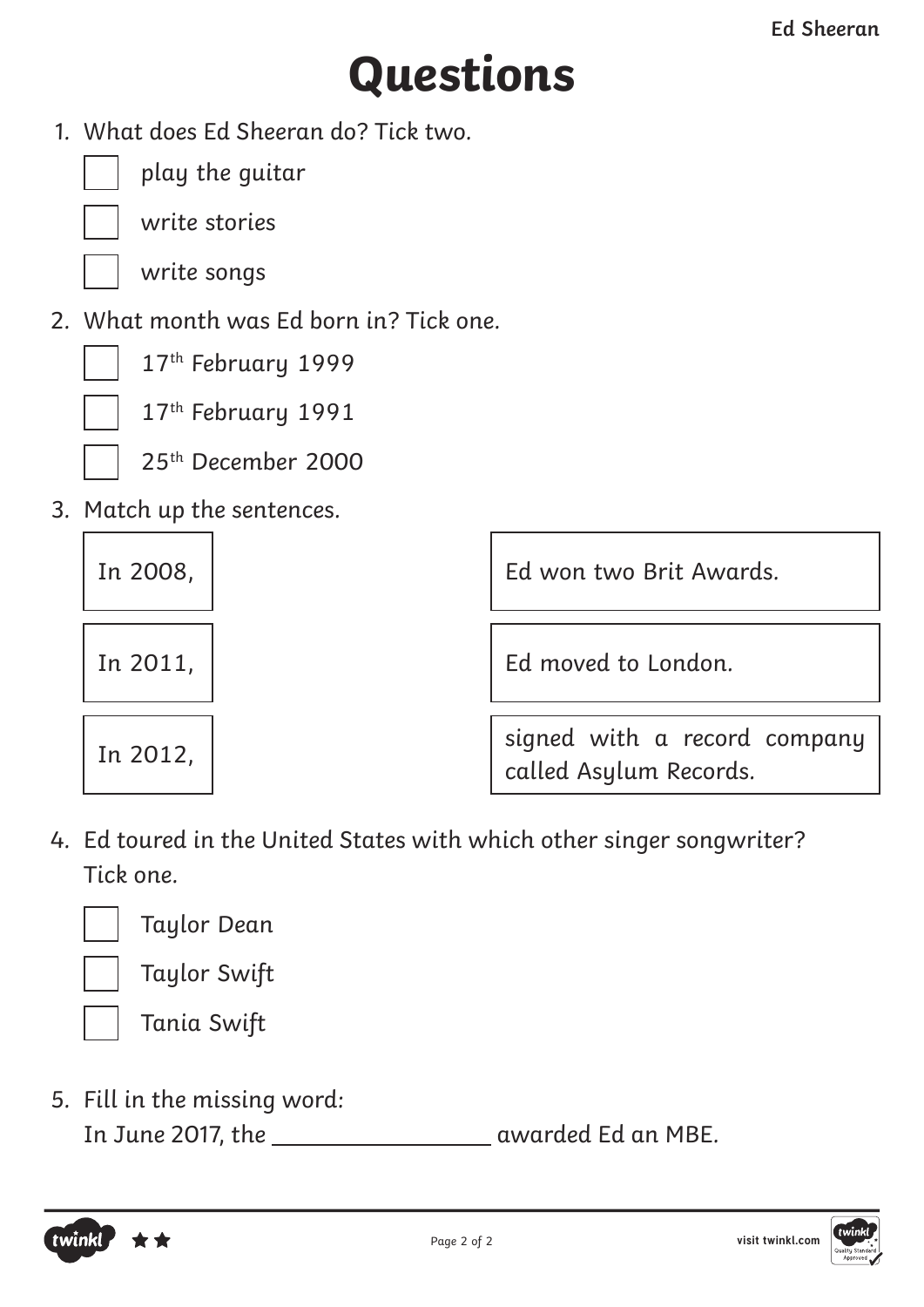## **Answers**

1. What does Ed Sheeran do? Tick two.



### **play the guitar**

write stories

### **write songs**

2. What month was Ed born in? Tick one.



17th February 1999



**17th February 1991**



25th December 2000

3. Match up the sentences.



4. Ed toured in the United States with which other singer songwriter? Tick one.



Taylor Dean



**Taylor Swift**

Tania Swift

5. Fill in the missing word:

In June 2017, the **Queen** awarded Ed an MBE.



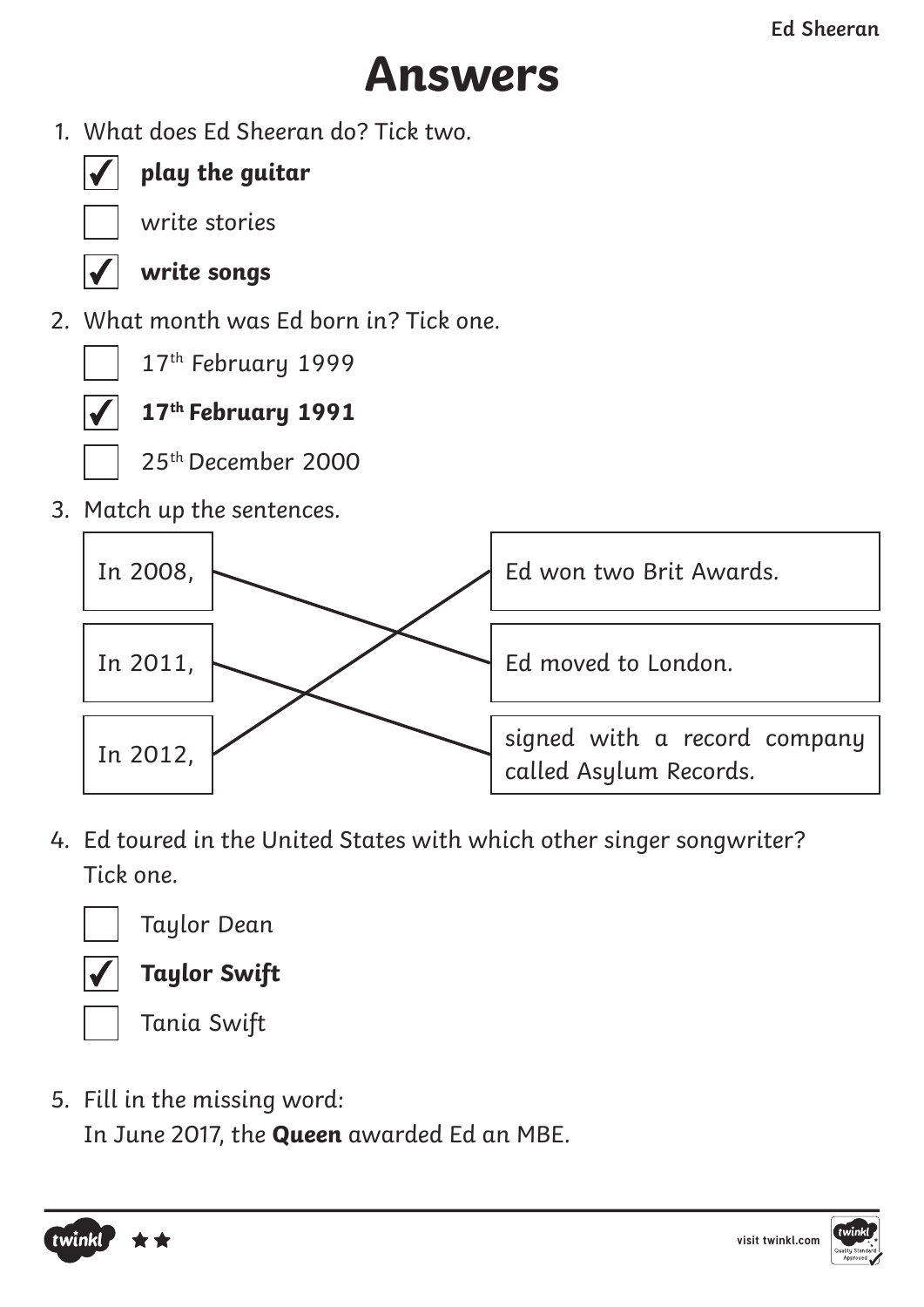## **Ed Sheeran**

#### **Who Is Ed Sheeran?**

Ed Sheeran is one of the world's most successful pop musicians. He is a British guitarist, songwriter, singer and record producer.

### **Early Life**

Ed Sheeran was born on  $17<sup>th</sup>$  February 1991 in Halifax, West Yorkshire. He learnt to play the guitar at primary school. His family later moved to Suffolk, where he began to write songs at high school.

### **A Career in Music**

Ed started recording his music in 2004

and moved to London four years later, to continue his career in music. He began performing his music around different places in London.

In 2011, Ed was signed to a record company called Asylum Records. This meant the company would now record his music and advertise his albums so that they would sell. His first single, 'The A Team', sold over 58,000 copies in the first week!

His first album called '+' was a huge success and he won two Brit Awards for it in 2012.

#### **Breaking the US Music Scene**

Ed supported Taylor Swift's tour in the United States in 2013, which meant he played his music on stage before she did her show. This made him a

twinkl

Photo courtesy of Eva Rinaldi (@flickr.com) - granted under creative commons licence



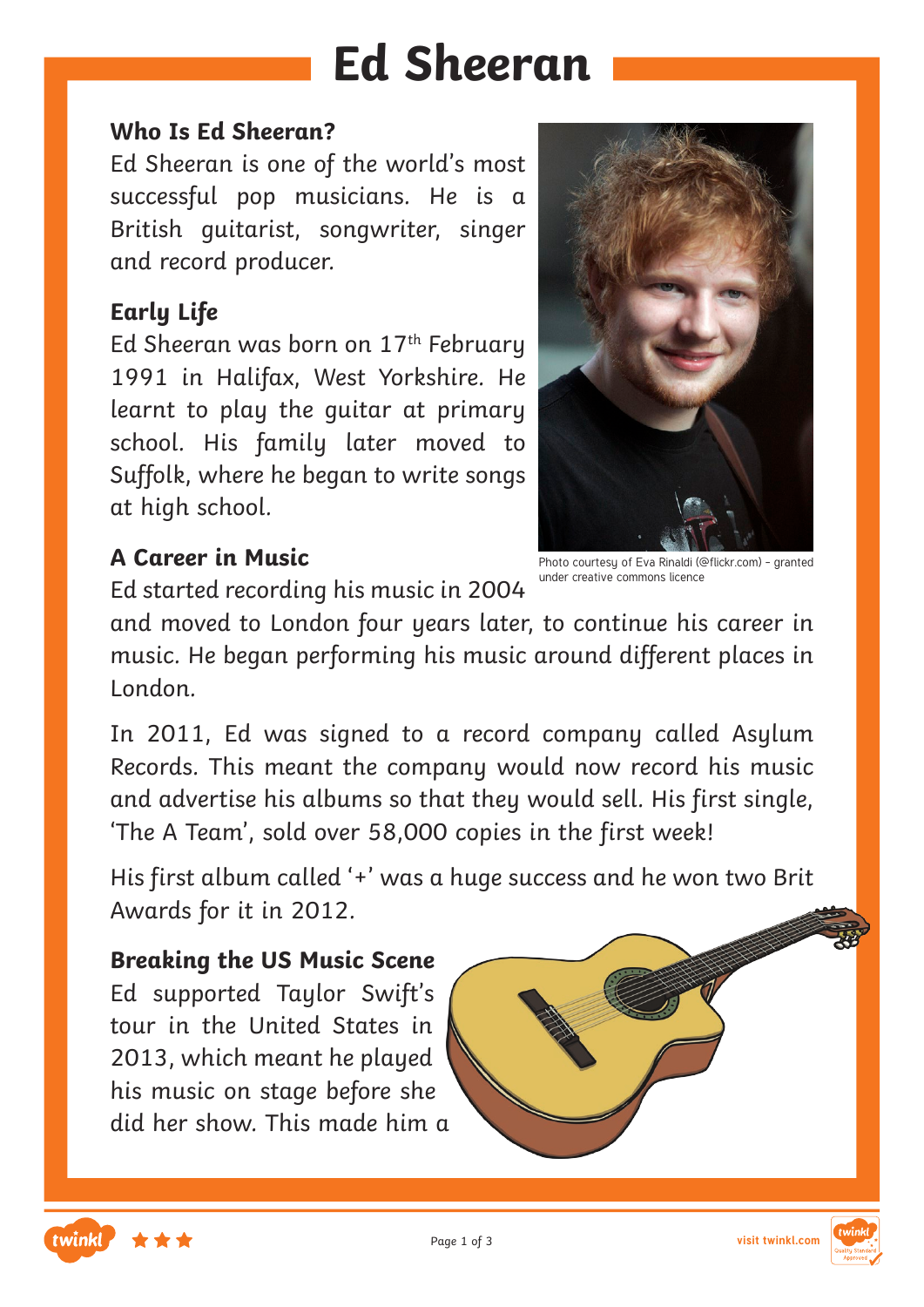popular artist in the US. In June 2014, Ed got his first number 1 hit in the UK with 'Sing'. The next album he released, called '×', went to number 1 in both the UK and the US. This is very unusual for British artists.

Ed took a break from music but he returned in 2017. He released another album, called '÷', and that went straight to number 1 in several countries.



### **Fascinating Facts**

- Ed was one of the main acts performing at the Glastonbury Festival in 2017.
- When performing on stage, Ed creates all of the sounds using a sound looping machine.
- He was awarded an MBE for services to charity and music in 2017.



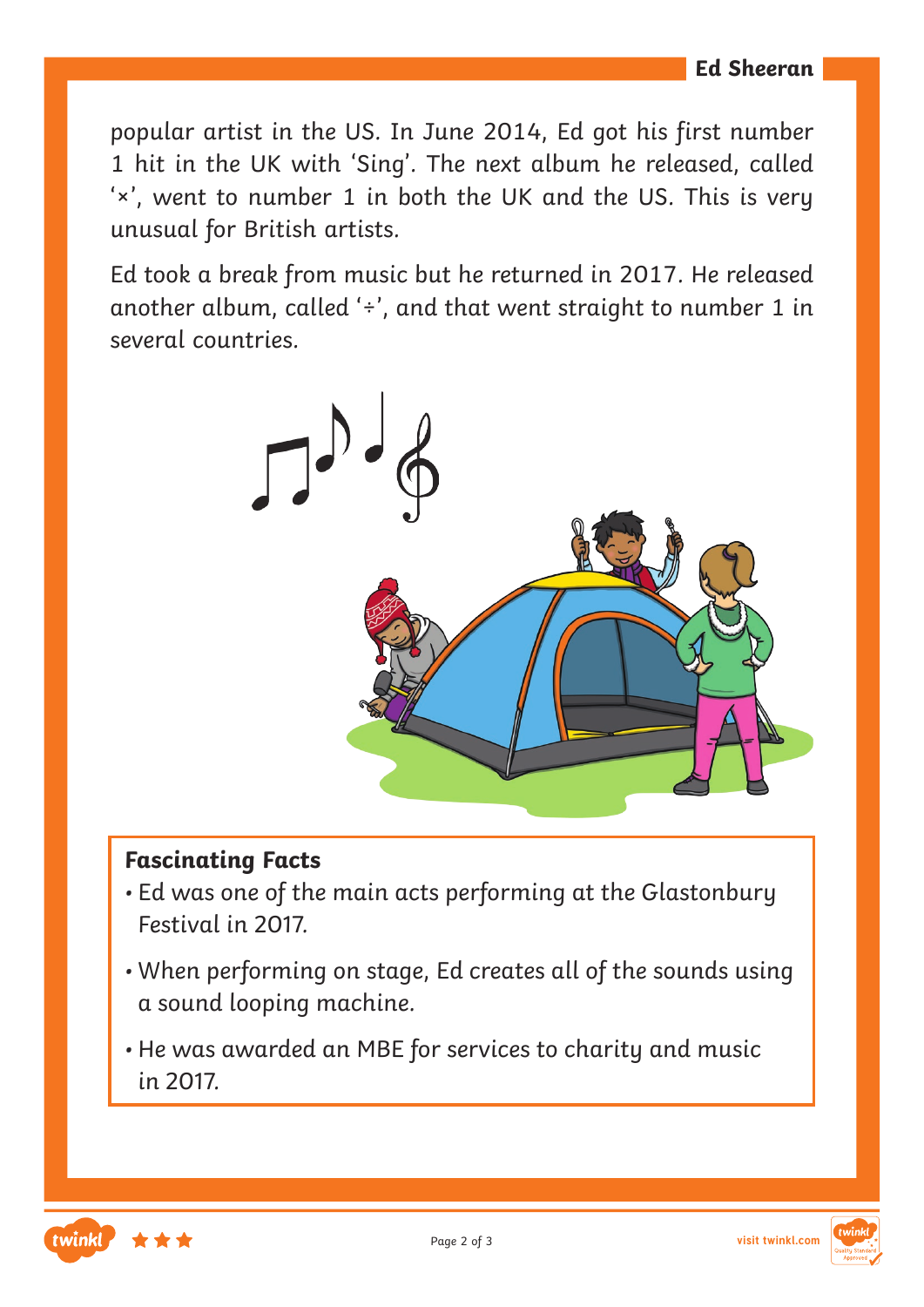# **Questions**

- 1. Find and copy one word that means Ed Sheeran is very popular and has sold a lot of records?
- 2. Where was Ed born? Tick one.



Halifax

South Yorkshire

3. What was Ed doing in 2004? Tick one.

recording music

writing the news



writing about London

4. Match up the sentences.



In 2008, Ed won two Brit Awards.

In 2011, Ed moved to London.

In 2012,  $\begin{vmatrix} \text{sin} \theta & \text{sin} \theta \\ \text{sin} \theta & \text{sin} \theta \end{vmatrix}$  company called Asylum Records.

5. What did Ed do in 2017?

6. Which fact surprises you the most about Ed Sheeran?